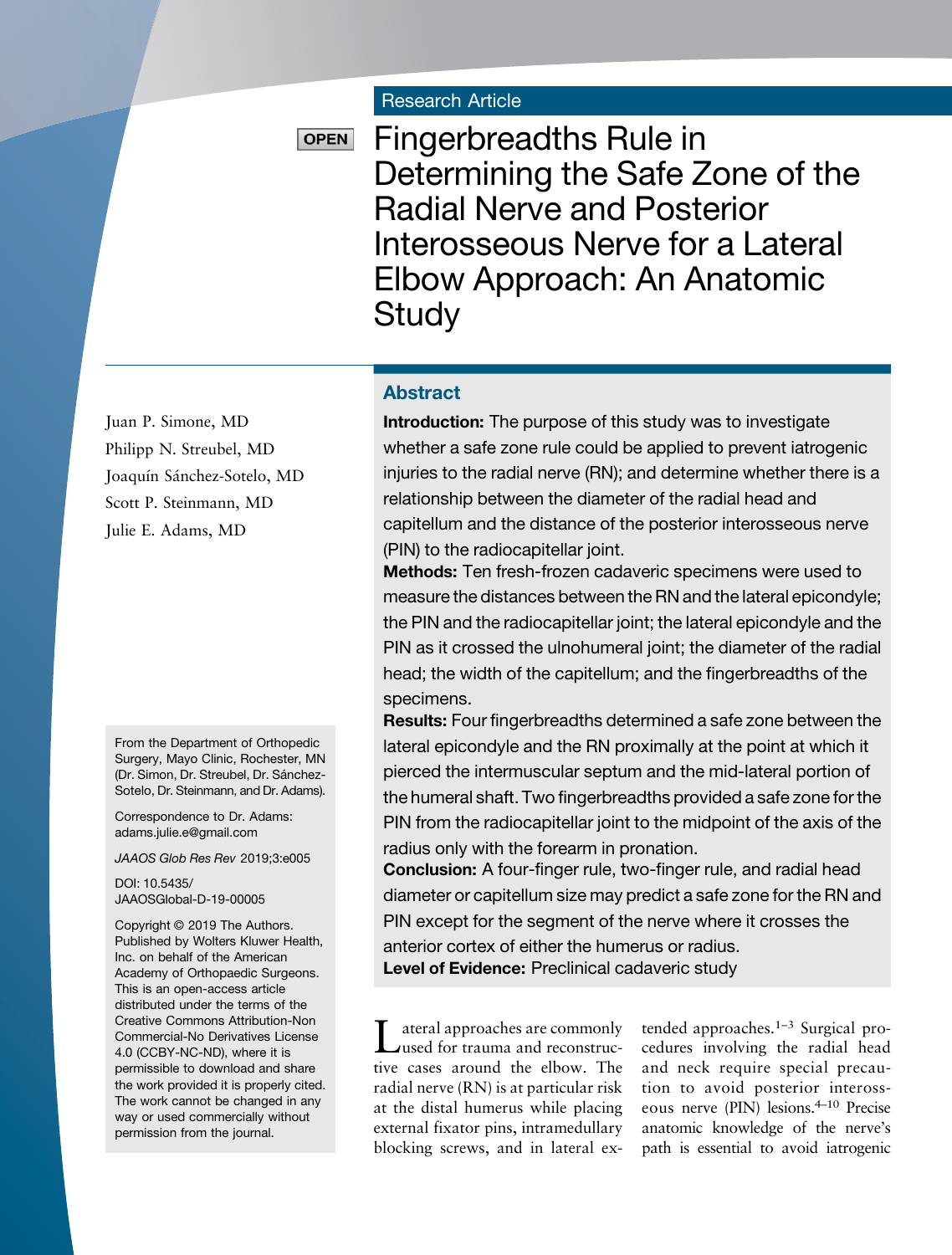injuries.2,9,11,12 Injuries may be sustained by direct trauma or indirectly by soft-tissue retraction, impingement of instrumentation, or suture.13,14

The RN pierces the lateral intermuscular septum of the arm and lateral border of the humerus from posterior to anterior at an average range of 10.2 to 12.5 cm proximal to the lateral epicondyle.2,11,12 The PIN courses along the anterior aspect of the radial neck; it is located 2.5 to 6.2 cm distal to the radial head depending on position forearm rotation upon different reports.<sup>2,6,7,11,15</sup>

Strategies to avoid iatrogenic RN injury during surgery include avoiding dissection too far proximally in the area of the nerve or alternatively definitive identification of the RN and protection. Typically, the authors use the technique described by Gerwin et al<sup>16</sup> for extensile proximal approaches, in which the posterior cutaneous nerve of the arm is identified and traced proximally to its origin from the RN proper.

Strategies to avoid iatrogenic PIN injury include limiting the distal extent of the surgical approach and positioning the forearm in pronation or alternatively, identification and protection of the PIN by dissection of the supinator brevis muscle.<sup>6,10,13,17</sup> Pronating the forearm increases safe exposure by moving the nerve anteriorly and more parallel to the radial shaft.3,5–7,9,12,17,18 The shortest distance from the radiocapitellar joint to the PIN with the forearm in pronation ranged between 2.9 and 4.5 cm. in different studies<sup>5-7</sup> This considerable difference makes it difficult to predict a safe zone for surgery without risk of nerve injury. Distance variation may be due to different measurement techniques used and also because of different forearm sizes within patients or cadavers.



Photographs showing skin markings of lateral epicondyle, radial head, radial nerve, and posterior interosseous nerve (A) to demonstrate the two-finger rule (B) and four-finger rule (C).

The authors of this study use the two- and four-finger rule to delineate a safe zone for the RN and the PIN: Two fingerbreadths distal to the radial head to protect the PIN (twofinger rule) and four fingerbreadths proximal from the lateral epicondyle for the radial nerve (four-finger rule). In the four-finger rule, the surgeon applies his fingers to the lateral aspect of the humerus, placing the hand at the lateral epicondyle, then measuring the width of the four fingers proximally to delineate a safe zone for surgery without risk to the RN. The two-finger rule is applied by the surgeon placing his hand on the proximal lateral forearm at the radiocapitellar joint, and measuring the width of the index and long finger (ie, the "two fingers") distally to define a safe zone to avoid injury to the PIN (Figure 1).

Certainly, the surgeon's own hand represents a constant for him, whereas the size of the patient's arm represents a variable throughout cases. We therefore propose to correlate the size of the patient's own fingers with the safe zones for surgery of the RN and PIN versus the two- and fourfinger rules in this cadaver study.

The purpose of this study is to: (1) determine whether the two- and fourfinger rule is a reliable and reproducible method of determining a safe zone for the RN and PIN, (2) measure the distance of the RN from the lateral epicondyle at three different sites along the distal humerus where it might be injured during surgery, (3) measure the distance of the PIN from the radiocapitellar joint and lateral epicondyle at three different locations where it might be injured during surgery, and (4) determine whether there is a relationship between the diameter of the radial head and capitellum and the distance of the PIN to the radiocapitellar joint.

# **Methods**

Ten fresh-frozen cadaveric specimens consisting of the entire upper extremity from the medial border of the scapula to the hand and fingers were obtained with Institutional Review Board approval through our tissue repository. There were two right and eight left upper extremities from four female and six male specimens with a mean age at the time of death of 82 years (range, 59 to 103). No elbows had previous trauma that could interfere with accurate dissection and measurements.

None of the following authors or any immediate family member has received anything of value from or has stock or stock options held in a commercial company or institution related directly or indirectly to the subject of this article: Dr. Simon, Dr. Streubel, Dr. Sánchez-Sotelo, and Dr. Steinmann, and Dr. Adams.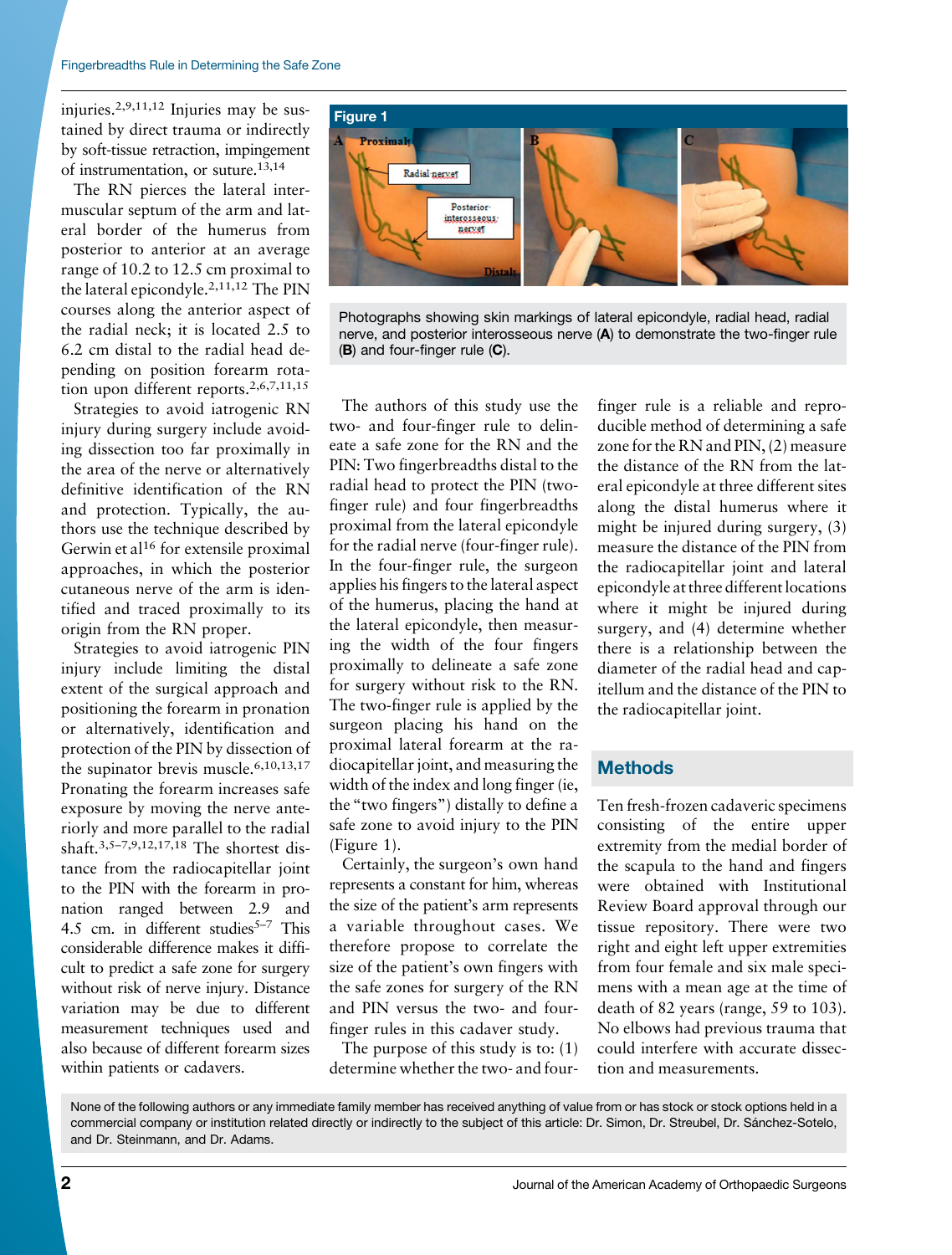A lateral approach extending from the distal half of the arm down to the lateral epicondyle was performed in all specimens. Careful dissection between the anterior and posterior compartment was done to reveal the RN from where it pierced the intermuscular septum to the medial border of the brachioradialis muscle. A single investigator used a Vernier digital caliper (error  $\pm 0.002$  mm) to take measurements using two decimal places. The distance between the most prominent point of the lateral epicondyle and the RN as it emerged from the intermuscular septum, anterior border of the humerus, and mid-lateral portion of the humeral shaft (three distinct locations where the RN might be damaged during surgery) was taken (Figure 2). The width of the index, middle, ring, and small fingers (four fingerbreadths) along the proximal interphalangeal joints of the same cadaveric specimen were measured to assess whether the four-finger rule would apply to any of the three distances described earlier.

The approach was then extended distally to the proximal third of the forearm. Deeper dissection was performed simulating an anterior column approach extending it through an extensor digitorum splitting approach.19 The supinator muscle was carefully split and the PIN was visualized as it crossed the lateral aspect of the proximal radius. The distance between the midpoint of the radiocapitellar joint and the PIN as it crossed the anterior cortex of the proximal radius (where retractor placement might damage the nerve) and midpoint of the axis of the radius (where direct injury from dissection could damage the nerve) were measured in positions of both full pronation and full supination. The distance between the lateral epicondyle and the PIN as it crossed the ulnohumeral joint medially was also measured (where it might be



Photographs showing radial nerve dissection (left) and measurements (right). E-AH = epicondyle to anterior humeral cortex distance, E-IMS = epicondyle to intermuscular septum distance, E-MS = epicondyle to the midportion of the humeral shaft distance

damaged from retraction or dissection while releasing the anterior capsule) (Figure 3).

The width of one and two fingerbreadths (index and long fingers) of the same specimen was measured at the distal interphalangeal joint level to assess whether the two-finger rule would apply to any of the two measurements of the PIN at the radius either in supination or pronation.

Finally, the diameter of the radial head in pronation and supination and the width of the capitellum in the sagittal plane were measured as well to see whether there was a relationship between these and the PIN safe zone.

## Statistical Analyses

Descriptive statistics included means and ranges for continuous data. Univariate linear regression was used to assess associations between radial head diameter, capitellum size, fingerbreadths, and RN and PIN distances. Statistical significance was set at P value less than 0.05.

### **Results**

The mean distances between the lateral epicondyle and the RN proximally at the three sites of interest (point at which it pierces the intramuscular septum, at the mid-lateral portion of the shaft, and at the anterior humeral cortex) are summarized in Table 1.

This demonstrated that the fourfinger rule determined a safe zone for most of the measurements. It was not safe for four cases in which fourfingerbreadth distance was shorter than the distance of the lateral epicondyle to the RN as it crossed the anterior cortex of the humeral shaft.

The distances between the radiocapitellar joint and the PIN as it crossed the anterior cortex of the proximal radius and midpoint of the axis of the radius are summarized in Table 2.

Only with the forearm in pronation did the two-fingerbreadth distance provide a safe zone for the PIN crossing the midpoint of the axis of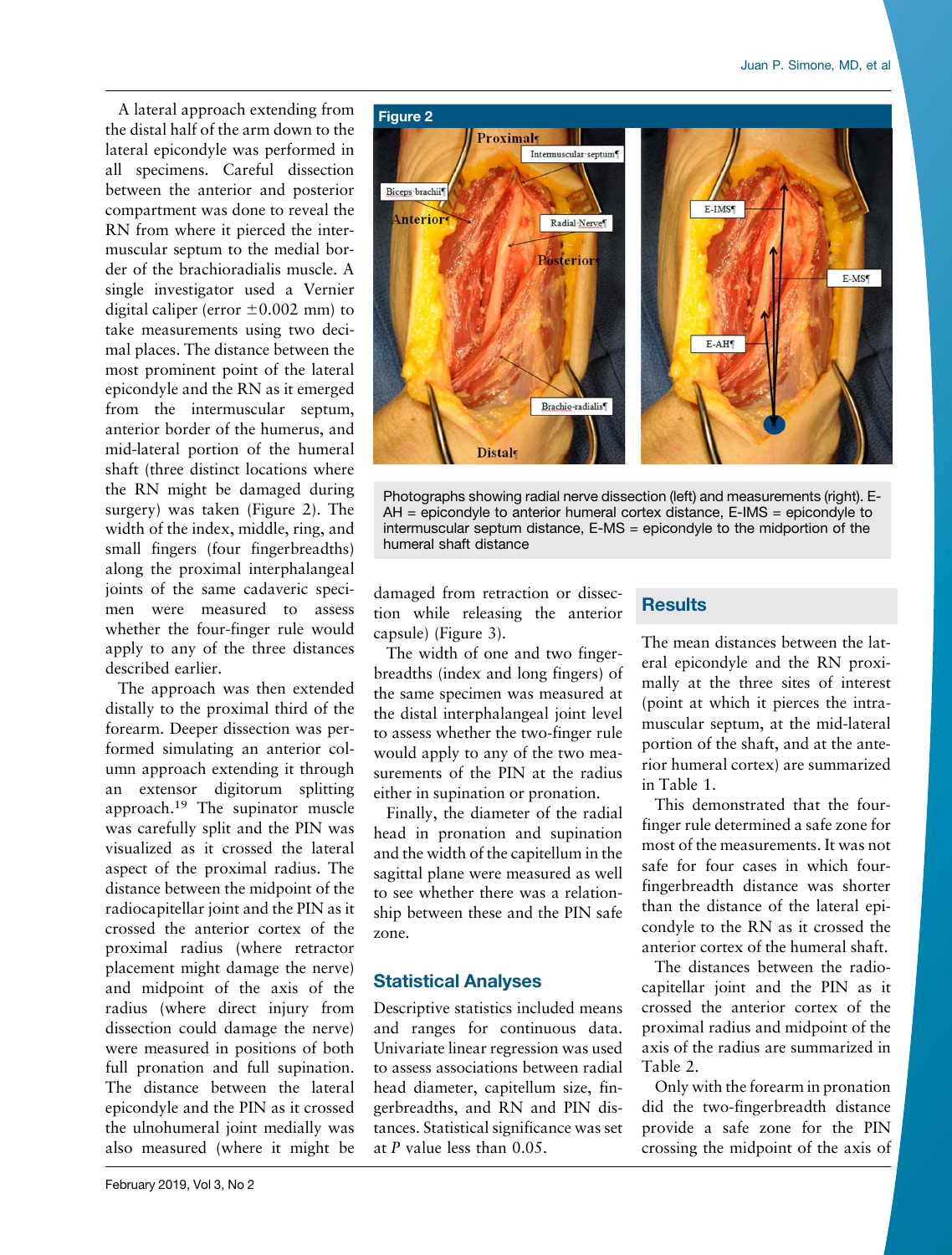#### Fingerbreadths Rule in Determining the Safe Zone



Photographs showing PIN dissection (left) and distances measured (right). E-UHJ = epicondyle to ulnohumeral joint distance, PIN = posterior interosseous nerve, RCJ-AR = radiocapitellar joint to posterior interosseous nerve crossing anterior cortex, RCJ-MSR = radiocapitellar joint to posterior interosseous nerve at the midportion of the radial shaft

#### Table 1

Results Measuring Distance in Millimeters to the Nearest Two Decimal Places for the Four-Finger Rule

| Case         | E-IMS (mm) | E-MS (mm) | E-AH (mm) | <b>Four FB</b> |  |
|--------------|------------|-----------|-----------|----------------|--|
| $\mathbf{1}$ | 107.34     | 70.56     | 43.40     | 65.59          |  |
| 2            | 127.73     | 94.62     | 69.99     | 67.97          |  |
| 3            | 143.19     | 96.64     | 65.71     | 66.66          |  |
| 4            | 129.08     | 93.55     | 79.59     | 73.82          |  |
| 5            | 116.81     | 72.30     | 54.41     | 69.96          |  |
| 6            | 124.06     | 99.13     | 70.72     | 64.59          |  |
| 7            | 120.09     | 115.32    | 91.91     | 72.09          |  |
| 8            | 115.83     | 98.73     | 79.63     | 72.83          |  |
| 9            | 115.96     | 95.37     | 75.91     | 72.01          |  |
| 10           | 118,80     | 101.35    | 57.35     | 90.90          |  |
| Mean (mm)    | 121.89     | 91.29     | 71.33     | 71.64          |  |

E-AH = epicondyle to anterior humeral cortex distance, E-IMS = epicondyle to intermuscular septum distance, E-MS = epicondyle to humeral midshaft distance,  $FB =$  fingerbreadth, RN = radial nerve

the radius. The two-fingerbreadth distance did not determine a safe zone with respect to the PIN crossing the anterior cortex regardless of forearm position or the midpoint of the axis of the radius with the forearm in supination. The distance from the lateral epicondyle to the PIN as it crossed the ulnohumeral joint averaged 37.72 mm. (range, 31.61 to 44.72 mm).

Taking the diameter of the radial head or width of the capitellum

would provide a safe zone to the PIN for all cases except for the PIN as it crosses the anterior cortex of the radial shaft in supination (Table 2).

There was a trend toward an increase in the distance of the PIN to the radiocapitellar joint with an increase of the size of the radial head and capitellum width that was statistically notable for the following cases: the PIN crossing the midpoint of the axis of the radius with the

forearm in pronation ( $P = 0.03$ ) and supination ( $P = 0.02$ ) with the radial head diameter measured in supination; the PIN as it crossed the anterior cortex with the forearm in supination and the capitellum diameter  $(P = 0.01)$ ; the PIN as it crossed the anterior cortex with the forearm in supination and radial head diameter measured in supination ( $P = 0.03$ ).

## **Discussion**

Several studies have measured the distances from different landmarks to the RN or PIN with a wide range of variability across series.<sup>2,6,7,9,11</sup> Intuitively, it seems that it would not be safe to consider a standardized safe zone distance for every different individual as these lengths do vary across series but also according to the relative size of the arm. Moreover, it is also important to point out the fact that these distances will vary not only according to forearm position but also to which segment of the bone the nerve is being measured.

In this study, we determined fixed parameters, such as two and four fingerbreadths and the diameter of the radial head or capitellum width to serve as guides to determine a safe zone for the PIN and RN. As both the RN and PIN have an oblique trajectory along the lateral humerus and radius, we measured different sites where these nerves might be damaged either directly or indirectly during surgical procedures. We also measured the average distance of the PIN from lateral epicondyle as it crosses the ulnohumeral joint to prevent injury when deeper dissection to the anterior capsule is needed. We have not found this distance reported before. It might be of interest to surgeons, specially while working on the anterior capsule during soft-tissue releases for stiff elbows.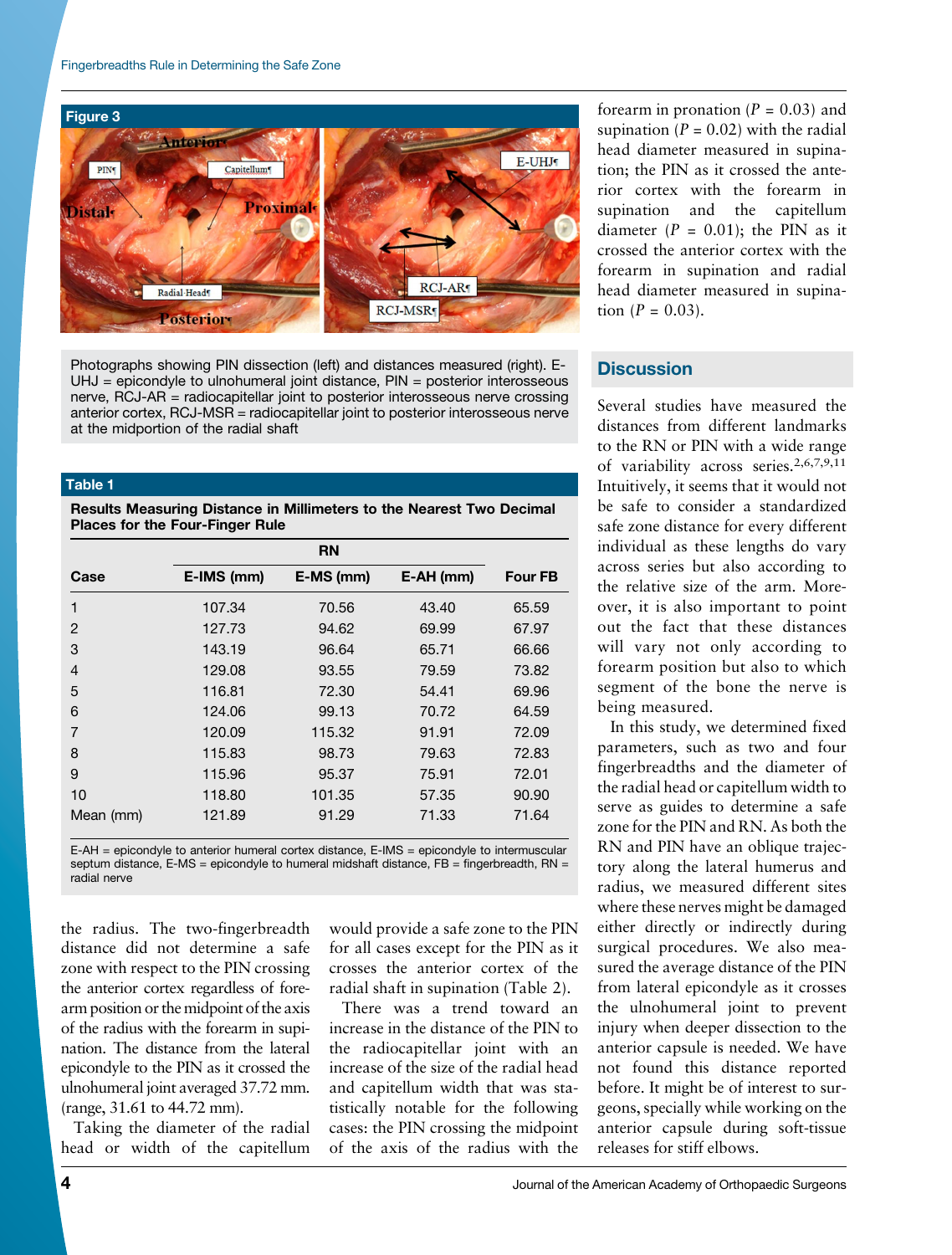### Table 2

Results Measuring Distance in Millimeters to the Nearest Two Decimal Places for the Four-Finger Rule, Radial Head, and Capitellum Diameters

|                | <b>RCJ-MSR</b>   |                   | <b>RCJ-AR</b>    |            | <b>Radial Head Diameter</b> |                   |            |               |
|----------------|------------------|-------------------|------------------|------------|-----------------------------|-------------------|------------|---------------|
| Case           | <b>Pronation</b> | <b>Supination</b> | <b>Pronation</b> | Supination | <b>Pronation</b>            | <b>Supination</b> | Capitellum | <b>Two FB</b> |
| 1              | 50.71            | 32.57             | 32.01            | 24.52      | 27.65                       | 27.81             | 24.47      | 32.51         |
| $\overline{2}$ | 33.50            | 24.39             | 24.88            | 13.48      | 21.38                       | 20.77             | 22.59      | 31.18         |
| 3              | 51.11            | 27.28             | 40.49            | 18.47      | 25.91                       | 25.72             | 23.80      | 33.09         |
| $\overline{4}$ | 48.43            | 34.79             | 40.43            | 23.66      | 27.03                       | 27.54             | 23.41      | 34.77         |
| 5              | 41.05            | 32.15             | 26.95            | 22.62      | 23.17                       | 24.24             | 23.02      | 32.28         |
| 6              | 36.01            | 29.60             | 28.94            | 22.38      | 20.71                       | 23.58             | 19.43      | 30.81         |
| $\overline{7}$ | 40.64            | 33.86             | 34.34            | 23.36      | 24.00                       | 23.75             | 22.25      | 36.70         |
| 8              | 42.05            | 29.75             | 30.89            | 22.68      | 25.02                       | 25.11             | 24.00      | 35.56         |
| 9              | 56.72            | 42.90             | 40.27            | 31.87      | 23.84                       | 30.25             | 25.53      | 37.11         |
| 10             | 53.13            | 39.63             | 35.54            | 34.75      | 25.24                       | 25.96             | 25.78      | 33.91         |
| Mean           | 45.34            | 32.70             | 33.47            | 23.78      | 24.40                       | 25.47             | 23.43      | 33.79         |

RCJ-AR = radiocapitellar joint to posterior interosseous nerve crossing anterior cortex, RCJ-MSR = radiocapitellar joint to posterior interosseous nerve at the midportion of the radial shaft, FB = fingerbreadth

The four-finger rule may be applied as a safe zone rule for the RN at the intermuscular membrane and midlateral portion of the humerus. While using this rule, the RN may be injured along the anterior cortex of the humerus because this distance is shorter than that where the nerve crosses the intermuscular septum or mid-lateral portion of the humerus.

Clement et al<sup>1</sup> investigated RN injury caused by simulated percutaneous placement of external fixator half pins in humerus in a cadaver study. A direct injury to the nerve was observed in 4 of 40 placed half pins. In a study using 70 cadavers, Kamineni et al, $2$  suggested that the transepicondylar distance projected proximally along the lateral humeral shaft, from the lateral epicondyle, defines the absolute safe zone for pin placement. The authors suggest that inter-individual variations can be taken into account with this technique. Based on the results of our study, we would advise surgeons that sliding over the anterior cortex or aiming the pin anteriorly while placing distal humerus pins or

blocking screws should be avoided because the RN is closer to the epicondyle in this area.

The two-fingerbreadth rule only provides a safe zone for the PIN crossing the midpoint of the axis of the radius with the forearm in pronation. Caution should be taken with this technique as the nerve was less than 2 mm distal to the twofingerbreadth measurement from the radiocapitellar joint even with the arm in pronation in one case. The twofingerbreadth distance does not determine a safe zone with respect to the PIN crossing the anterior cortex. Using the radial head diameter or capitellum width as a parameter determined a safe working area in every case except for the anterior cortex of the radius while the forearm was in supination.

PIN palsy after elbow surgery is a dreaded complication. Most of the time it is transient, which suggests that it may be caused by traction.13,14,20,21 If the nerve is not directly seen on the surgical field, gentle traction must be applied while retractors are placed on the anterior cortex of the radius.

An absolute safe zone for the PIN has not been determined yet. What we do know for sure is that forearm pronation increases the PIN safe zone area of the proximal radius from a lateral approach.3,5–7,9,12,17,18

In 2010, Cox et al<sup>11</sup> reported that the PIN crossed the radial neck at an average of 10% of the radius's complete length. This relationship gives us a more precise estimate of an individual's PIN location according to the radial length. In the same study, the distance between the lateral epicondyle and the RN at the intermuscular septum averaged 38% of the humeral length.

In our study, we were able to determine that in most cases as the radial head diameter and capitellum size increases, so does the distance of the PIN to the radiocapitellar joint. We have found this as an association, but not as a correlation to predict the exact distance where the nerve would cross the radial neck. We have not found the same association regarding fingerbreadths and RN and PIN distances. This might probably be because of soft